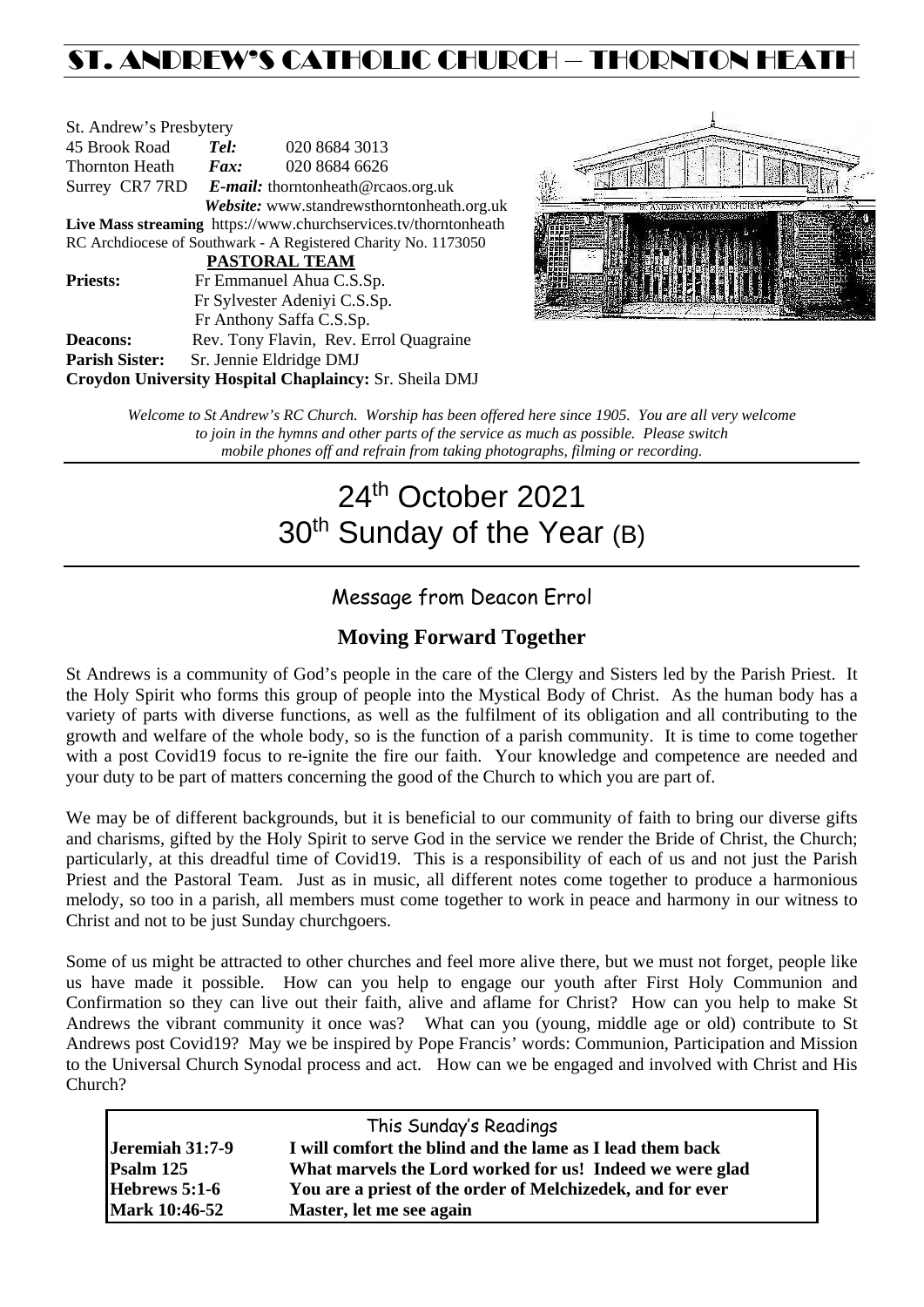| $5.21$ $1.51$ $1.15$ $1.75$       |                    |                                        |                                    |  |  |
|-----------------------------------|--------------------|----------------------------------------|------------------------------------|--|--|
| <b>Sunday 24th October</b>        |                    | 6.00pm (Saturday) First Mass of Sunday | Paul Etuka RIP                     |  |  |
| $30th$ Sunday of the Year         | $9.30$ am          | <b>Mass</b>                            | Demilade Oyeyinka - Thanksgiving   |  |  |
|                                   | 11.30am            | <b>Mass</b>                            | Agnes Ama Nsiah RIP                |  |  |
| <b>World Mission Day</b>          | 6.00 <sub>pm</sub> | <b>Mass</b>                            | For the people of the Parish       |  |  |
|                                   | $7.00 - 9.00$ pm   | <b>Charismatic Prayer Group</b>        |                                    |  |  |
| Monday 25 <sup>th</sup> October   | 7.30am             | <b>Mass</b>                            | Mrs Marion Patient - Illhealth     |  |  |
|                                   | 10.00am            | <b>Mass</b>                            | Antonio Carvalho - Wellbeing       |  |  |
| Tuesday 26 <sup>th</sup> October  | $7.30$ am          | <b>Mass</b>                            | Fr Emmanuel Ahua - Birthday        |  |  |
|                                   | 10.00am            | <b>Mass</b>                            | Fr Emmanuel Ahua - Birthday        |  |  |
| <b>Wednesday 27th October</b>     | 7.30am             | <b>Mass</b>                            | Paul Etuka RIP                     |  |  |
|                                   | 10.00am            | <b>Mass</b>                            | <b>Sr Mary Martin RIP</b>          |  |  |
| Thursday 28 <sup>th</sup> October | 7.30am             | Mass                                   |                                    |  |  |
|                                   | 10.00am            | Mass                                   | Andradi Family Members - Wellbeing |  |  |
| Friday 29th October               | $7.30$ am          | <b>Mass</b>                            | Salus Fernandes $RIP - 5th$ Anniv  |  |  |
|                                   | 10.00am            | Mass                                   | Valetina Fernandes - Recovery      |  |  |
|                                   | $10.30 - 12$ noon  | <b>Adoration</b>                       | from operation                     |  |  |
|                                   | <b>6.30pm</b>      | <b>Brownies/Guides (hall)</b>          |                                    |  |  |
| Saturday 30 <sup>th</sup> October | 9.30am             | <b>Mass</b>                            | In Honour of Our Lady of Africa    |  |  |
|                                   | $10.00 - 10.30$ am | <b>Confessions</b>                     |                                    |  |  |
|                                   | $5.00 - 5.30$ pm   | <b>Confessions</b>                     |                                    |  |  |
|                                   | 6.00 <sub>pm</sub> | <b>First Mass of Sunday</b>            | For the people of the Parish       |  |  |
| <b>Sunday 31st October</b>        | $9.30$ am          | <b>Mass</b>                            | Antonio & Idinihna Carvalho RIP    |  |  |
| All Saints Day                    | 11.30am            | <b>Mass</b>                            | <b>Vicente Fernandes RIP</b>       |  |  |
| Holyday of Obligation             | 6.00 <sub>pm</sub> | Mass                                   |                                    |  |  |
|                                   | $7.00 - 9.00$ pm   | <b>Charismatic Prayer Group</b>        |                                    |  |  |
| (clocks back 1 hour)              |                    |                                        |                                    |  |  |

#### Diary for the Week

Church cleaners: this week: Sancho's Dusters, next week: St Jude's Group

## St. Andrew's Parish Notices

#### **FACEMASKS**

Please can we ask you to continue to use a face covering if you are able to and to use the hand sanitiser when entering our Church.

#### **THIS SUNDAY IS WORLD MISSION SUNDAY**

The second collection today is for World Mission Sunday, when the Holy Father invites all Catholics to contribute to a special collection for Missio, his charity for world mission. Missio is the Church's official organ for the support of foreign missions. The collection taken on World Mission Sunday goes in its entirety to support churches, hospitals, schools and vocations in countries where the Church is new, young or poor. Missio works through local bishops, churches and missionary congregations to ensure that resources are distributed equitably and justly on the basis of need. The money goes directly from England and Wales to the bishops in the mission territories: local church directly helping local church.

Please call 020 7821 9755 (office hours) or visit Missio's website to give a single gift, set up a Direct Debit and Gift Aid your donation, if possible: mission.org.uk

#### **RITE OF CHRISTIAN INITIATION OF ADULTS (RCIA)**

The RCIA is for anyone who is interested in becoming a member of the Catholic Church. Please speak with Sr Jennie after Mass if you would like to attend. If you know of anyone who might be interested please encourage them to come along and perhaps come with them.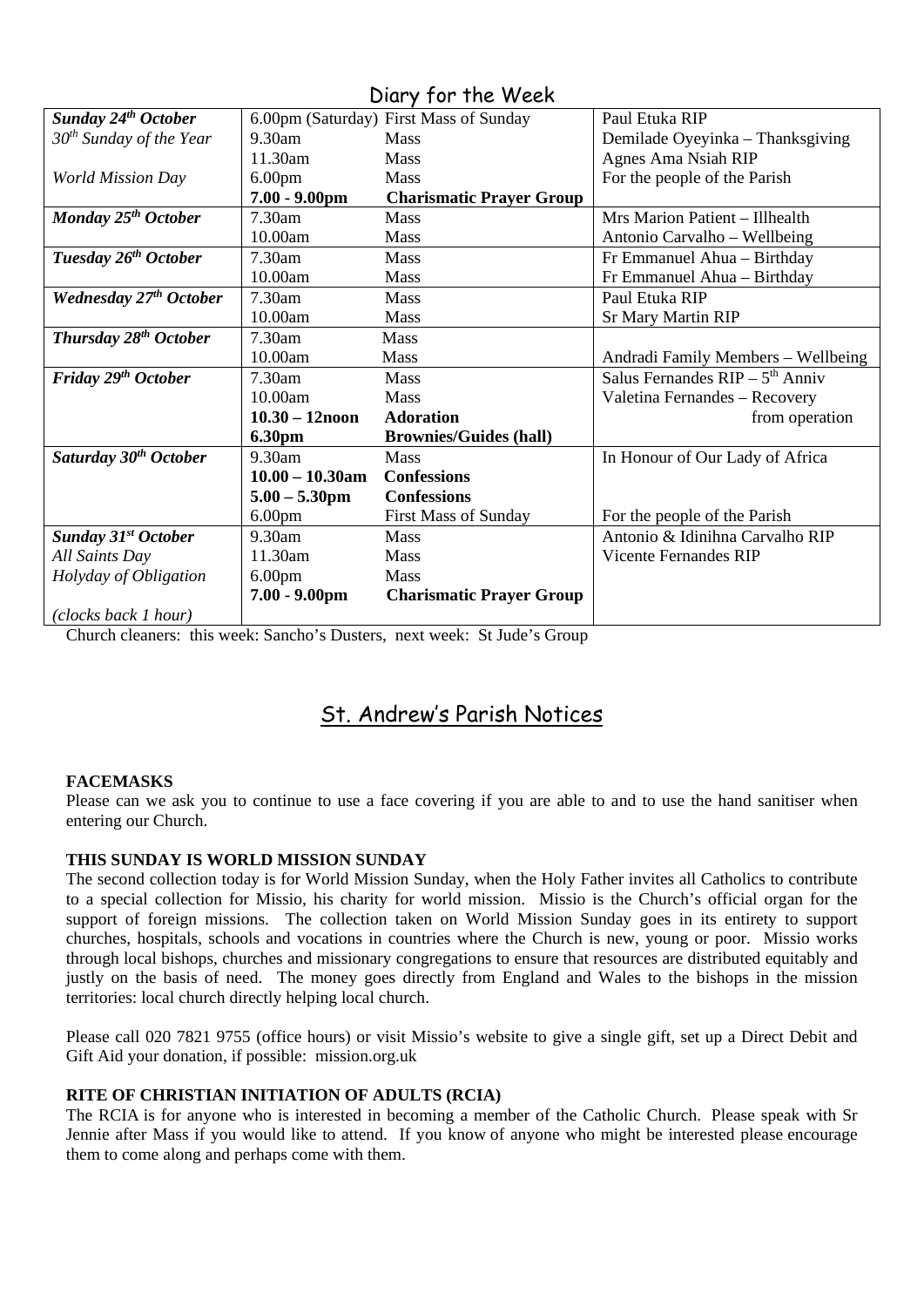#### **MISSIO RED BOXES**

Thank you to everyone who recently returned their Missio boxes. A total of £321.54 was collected. The next collection will be on 2/3 April 2022. If in the meantime if you would like information about Missio red boxes please call Savio on 07902 933534.

#### **DBS CERTIFICATES FOR VOLUNTEERS**

Please could existing volunteers who need DBS (Disclosure and Barring) checks please email their full name to [thorntonheathsg1@safeguardrcaos.org.uk](mailto:thorntonheathsg1@safeguardrcaos.org.uk)

The online process will then be actioned. This includes; Eucharistic Ministers, Catechists for Children, Adult Altar Servers, Children's Liturgists and any parish group helpers for vulnerable adults or children. It is everyone's responsibility to ensure that our parish is a safe place and the DBS certificate issued must be through the RC Diocese of Southwark and not another body even if it is current and valid.

#### ST ANDREW'S CHOIR

The Choir at St. Andrews warmly welcome parishioners who would like to join the choir. If you can play an instrument, read music or have a love for singing you are most welcome. For more details or to sign up please speak to one of the choir leaders after Mass.

#### **CHARISMATIC PRAYER GROUP**

Please join us as our group has resumed prayer meetings every Sunday evening in the Church from 7.00 – 9.00pm. All are very welcome to come along and join us in praises, prayers, Bible studies and youth group ministry. For further details please call Stella on 07983 775879.

#### **ADORATION**

Please come in and spend some time in the presence of Our Lord in the Blessed Sacrament for Adoration every Friday from 10.30am – 12noon.

#### **NOVEMBER PRAYERS FOR THE DECEASED**

During the month of November we particularly pray for those who have died. A list of the deceased whose funerals took place here at St Andrew's will be displayed in the front of the Altar. Anyone who has a relative or friend who has died elsewhere in the last year should give in their names and date of death to the office or to one of the Priests and the name will be added to this list.

Please put the names in a Holy Souls envelope together with your offerings in the basket before the Altar from the beginning of November. These envelopes will be brought up during each Mass in the month of November. On Saturday 27<sup>th</sup> November at 9.30am we will hold our annual Mass for those who have died in the last year, we hope you can join us.

#### **ALL NATIONS CATHOLIC CHARISMATIC GROUP UK - FOODBANK**

The group have launched a food bank project in order to help families who are in need of extra help with regards to some food items. This will be held in St Andrew's hall every second Saturday every month until the end of the year. The next one will be on Saturday  $13<sup>th</sup>$  November approximately from  $12.00 - 1.00$ pm. We would welcome any food donations, tinned, dry packets, etc. Please see the poster in the porch for more info and contact details. If you know of any families who may benefit from this, please let them know.

#### **ROSARY GROUP**

We would like to re-start our Rosary Group in the Church. If you would like to join us, please do come along Monday to Saturday after the 10am Mass during the week and on Saturdays after the 9.30am Mass. All are very welcome to attend.

#### **REPOSITORY**

The Repository will be open after the 9.30am and 11.30am Masses on Sunday. We have some 2022 calendars and Christmas cards already in so please visit to make your purchases early.

#### **RECENTLY DECEASED**

Please pray for the happy repose of the soul of Teresa Philomena Barrett RIP a long standing parishioner of St Andrew's. Our condolences and prayers as a parish go out to the family. Her funeral will be held here on Wednesday 27<sup>th</sup> October at 10am.